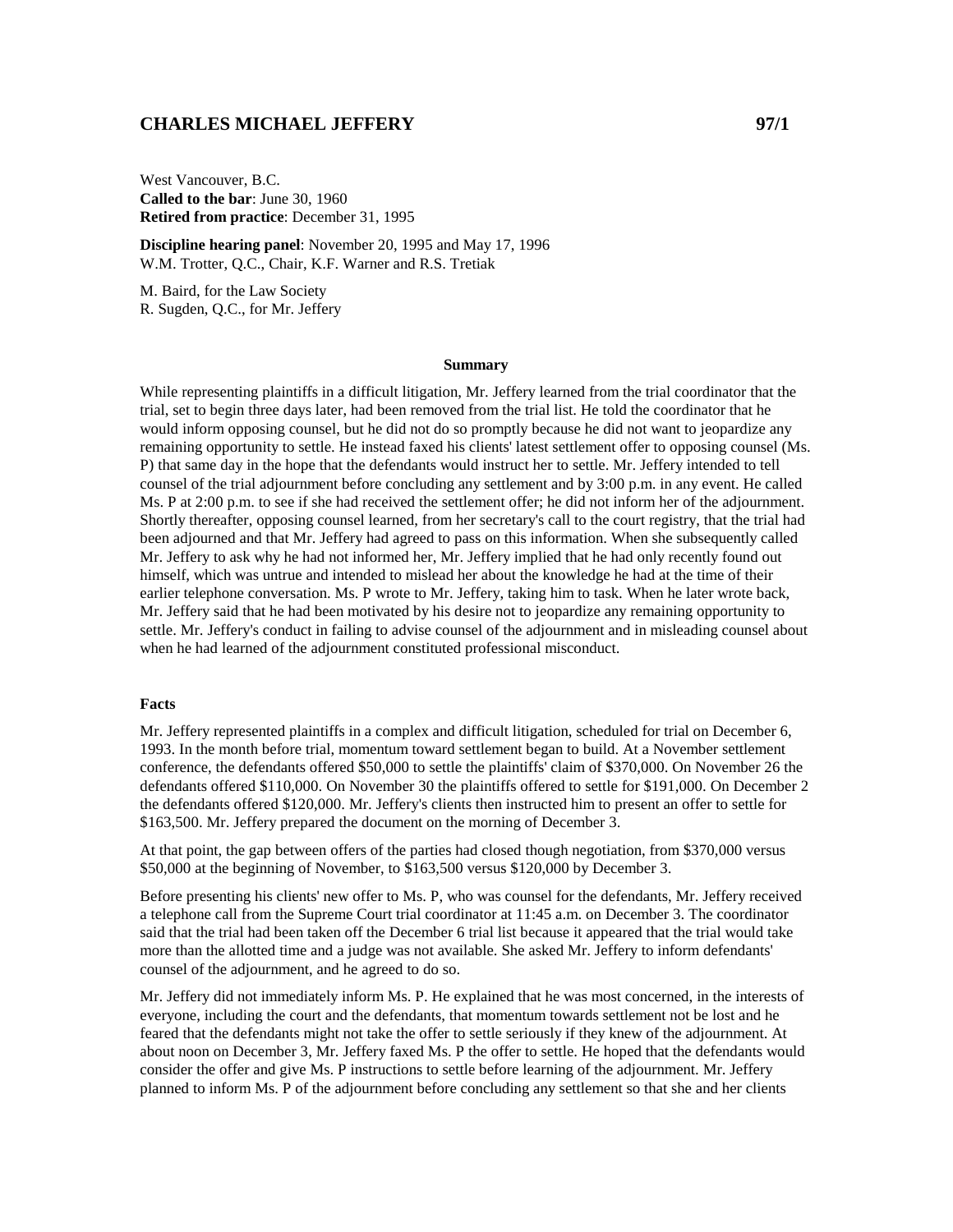could change their position if they chose. Furthermore, if he had not heard back from Ms. P by 3:00 p.m., Mr. Jeffery planned to call her and inform her of the adjournment.

At the time he made this plan, Mr. Jeffery turned his mind to his ethical obligations both to his clients and to the court, which he saw to be in conflict.

At around 2:00 p.m. on December 3, Mr. Jeffery telephoned Ms. P to check whether she had received the offer to settle. Ms. P said that she had just received it and would review it and discuss it with her clients before getting back to him. Mr. Jeffery said nothing in that conversation about the trial being bumped; he knew that Ms. P was unaware of the adjournment.

At 2:40 the same afternoon, Ms. P's secretary contacted the court registry to enquire about Monday's trial. She learned that the case had been removed from the trial list, that Mr. Jeffery had been informed and that Mr. Jeffery had told the registry he would tell Ms. P.

Ms. P called Mr. Jeffery at about 3:00 p.m. She told Mr. Jeffery that she had heard from the registry that the trial had been bumped and she was disturbed that Mr. Jeffery had been informed that morning but had not told her. She asked why. Mr. Jeffery's response implied, if it did not explicitly state, that he had not known of the adjournment until after his 2:00 p.m. conversation with Ms. P. His response was untrue and was intended to mislead Ms. P.

Ms. P wrote to Mr. Jeffery, taking him to task. When he later wrote back to Ms. P, Mr. Jeffery said that he had been motivated by his desire not to jeopardize any remaining opportunity to settle.

### **Decision**

When he told the trial coordinator that he would inform opposing counsel of the adjournment, Mr. Jeffery was bound to do so promptly. His situation was not analogous to that of a lawyer possessed of information developed during the adversarial process for the use of his client. He did not have the freedom to delay in passing the information for his own ends, or those of his clients. Had Mr. Jeffery told the trial coordinator that he would not pass on the information, or do so promptly, the coordinator would then have promptly informed Ms. P. Mr. Jeffery's assurance to the court garnered power that he used to keep opposing counsel ignorant, and his conduct constituted professional misconduct.

Mr. Jeffery also displayed a lack of candour amounting to professional misconduct when he implied to opposing counsel that he had not known of the adjournment at the time of their earlier telephone conversation.

## **Penalty**

The hearing panel found that Mr. Jeffery's conduct in this instance was out of character.

Mr. Jeffery had for decades been counsel of the highest standing in all courts of B.C., as well as counsel before the Supreme Court of Canada. He was seen by many as an ornament of the profession — a paradigm of the skilled, honourable, successful, tenacious and dedicated lawyer.

He had served selflessly on several Law Society committees. In the 1970s he took, without pay, the case of a client against the Special Compensation Fund. As a result of lengthy litigation, he achieved a major policy improvement in administration of the Fund.

On the basis of prior discipline cases, the hearing panel determined that a one- or two-month suspension would be justified, but was not an option because Mr. Jeffery had already retired from practice.

The panel ordered that Mr. Jeffery pay:

- 1. an \$8,000 fine;
- 2. \$3,000 toward the cost of the discipline proceedings.

Mr. Jeffrey applied to the Benchers for a review of penalty under section 47 of the *Legal Profession Act*. He agreed to an adjournment of the review and later withdrew his application in December, 1996.